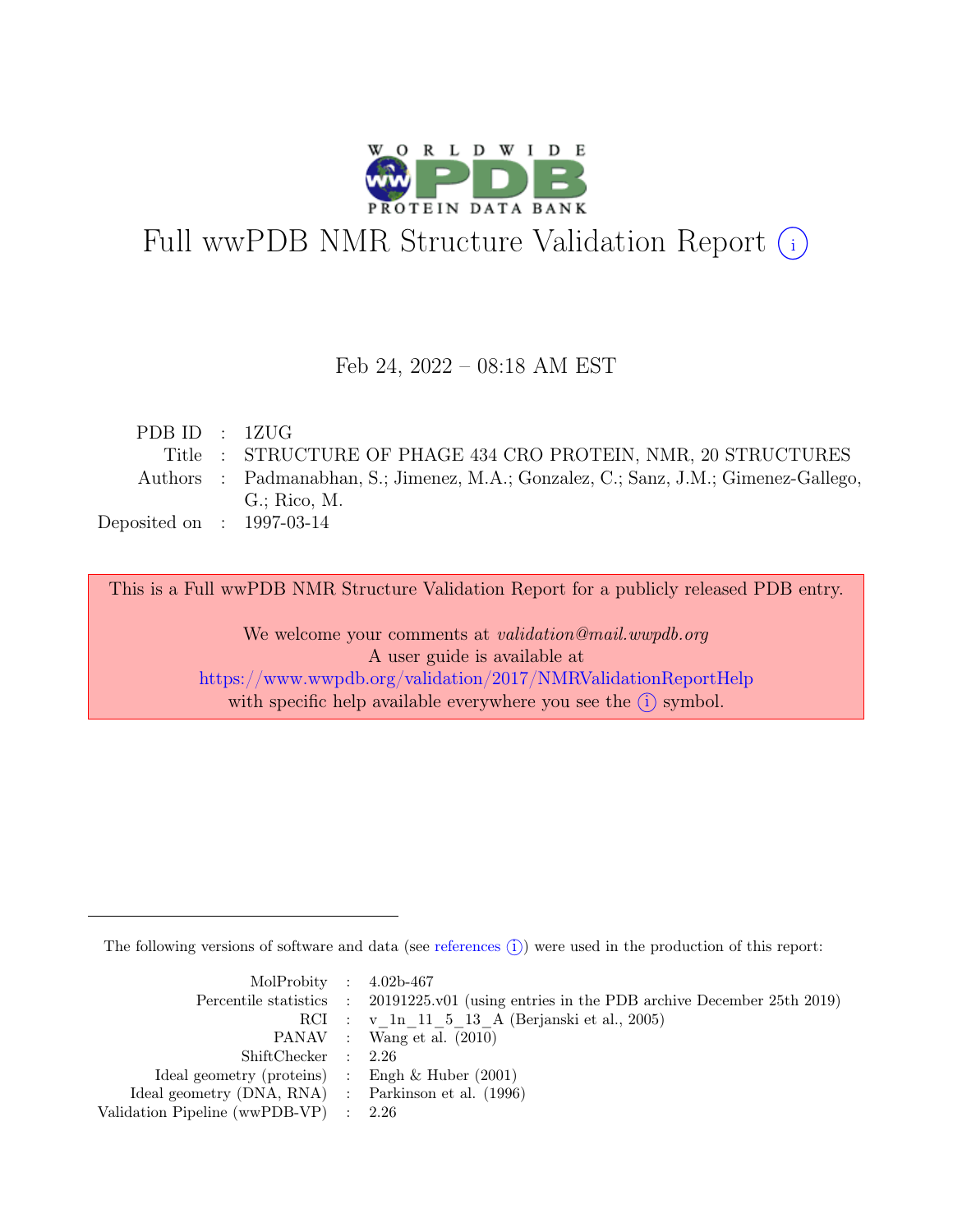# 1 Overall quality at a glance  $(i)$

The following experimental techniques were used to determine the structure: SOLUTION NMR

The overall completeness of chemical shifts assignment was not calculated.

Percentile scores (ranging between 0-100) for global validation metrics of the entry are shown in the following graphic. The table shows the number of entries on which the scores are based.



| Metric.               | Whole archive | NMR archive   |  |  |
|-----------------------|---------------|---------------|--|--|
|                       | $(\#Entries)$ | $(\#Entries)$ |  |  |
| Clashscore            | 158937        | 12864         |  |  |
| Ramachandran outliers | 154571        | 11451         |  |  |
| Sidechain outliers    | 154315        | 11428         |  |  |

The table below summarises the geometric issues observed across the polymeric chains and their fit to the experimental data. The red, orange, yellow and green segments indicate the fraction of residues that contain outliers for  $>=$  3, 2, 1 and 0 types of geometric quality criteria. A cyan segment indicates the fraction of residues that are not part of the well-defined cores, and a grey segment represents the fraction of residues that are not modelled. The numeric value for each fraction is indicated below the corresponding segment, with a dot representing fractions  $\langle=5\%$ 

| Mol | ${\rm Chain}$ | Length $\vert$ | Quality of chain |     |     |  |  |  |
|-----|---------------|----------------|------------------|-----|-----|--|--|--|
|     |               | $\rightarrow$  |                  |     |     |  |  |  |
|     |               |                | 65%              | 11% | 24% |  |  |  |

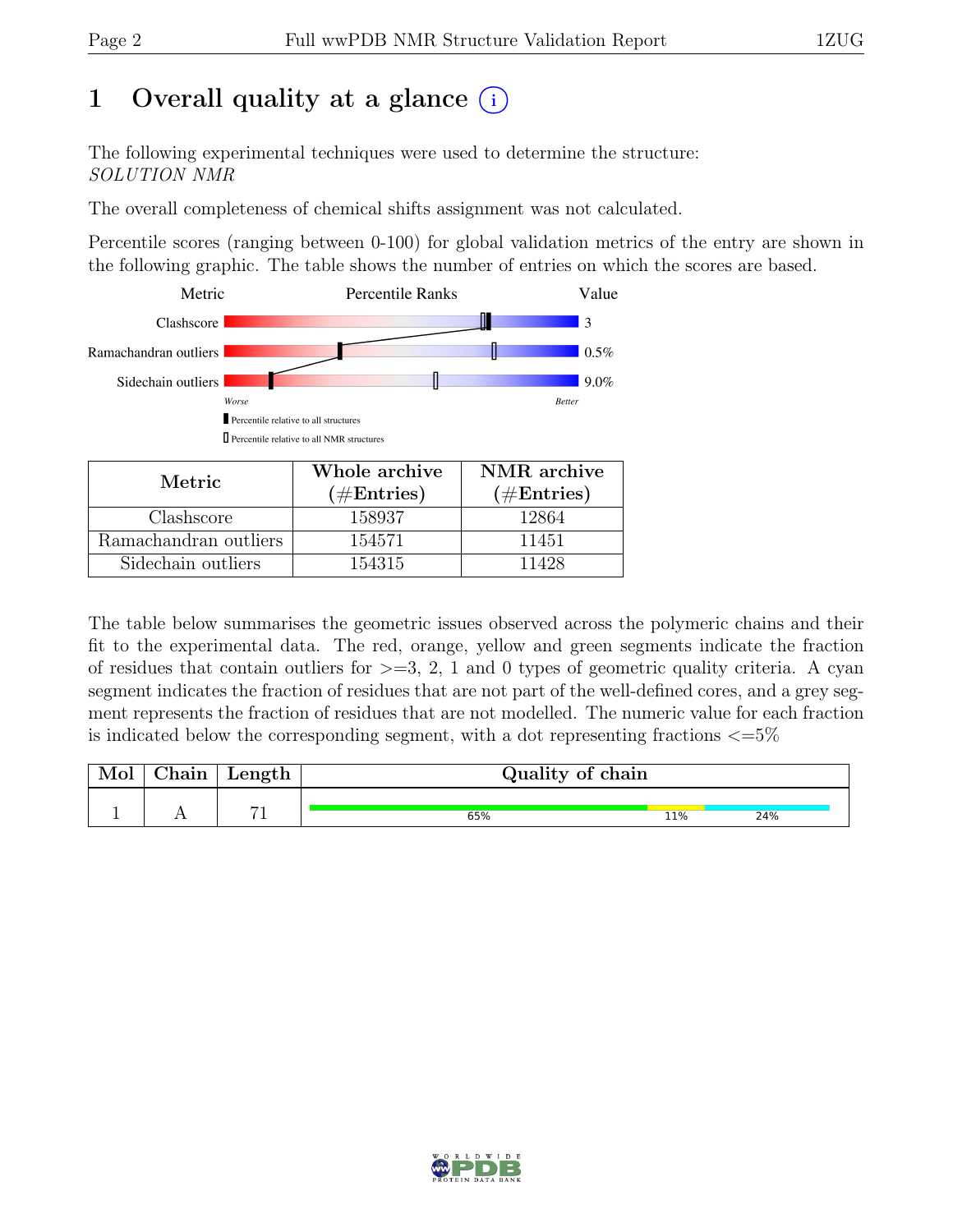# 2 Ensemble composition and analysis  $(i)$

This entry contains 20 models. Model 6 is the overall representative, medoid model (most similar to other models).

The following residues are included in the computation of the global validation metrics.

| Well-defined (core) protein residues                                        |                 |            |  |  |  |  |
|-----------------------------------------------------------------------------|-----------------|------------|--|--|--|--|
| Backbone RMSD (Å) Medoid model<br>Well-defined core   Residue range (total) |                 |            |  |  |  |  |
|                                                                             | A:4-A:57 $(54)$ | $\rm 0.24$ |  |  |  |  |

Ill-defined regions of proteins are excluded from the global statistics.

Ligands and non-protein polymers are included in the analysis.

The models can be grouped into 2 clusters and 2 single-model clusters were found.

| Cluster number        | Models                                              |
|-----------------------|-----------------------------------------------------|
|                       | 1, 2, 4, 6, 7, 8, 9, 11, 12, 13, 14, 15, 17, 18, 19 |
|                       | 3, 5, 20                                            |
| Single-model clusters | 10:16                                               |

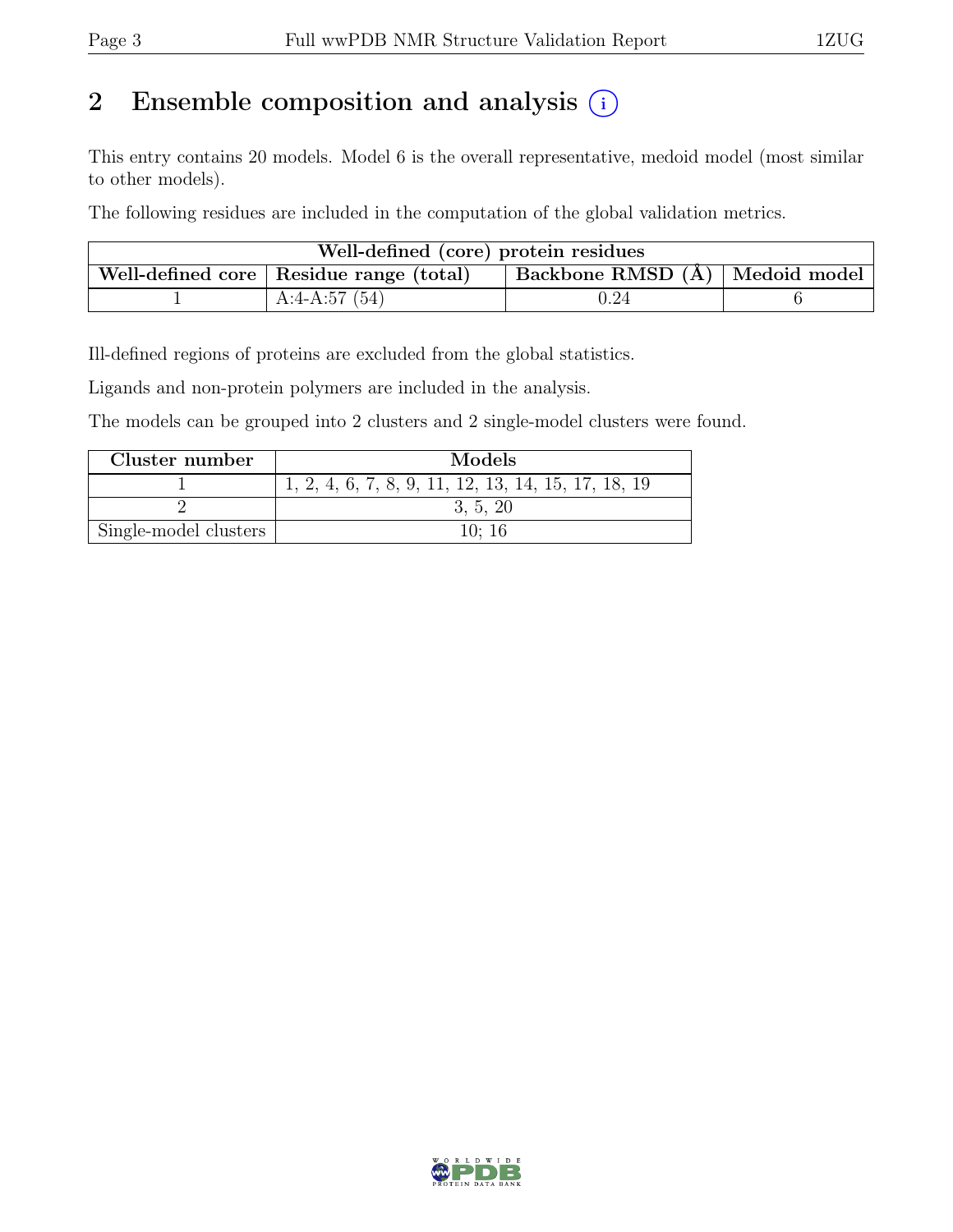# 3 Entry composition  $(i)$

There is only 1 type of molecule in this entry. The entry contains 671 atoms, of which 108 are hydrogens and 0 are deuteriums.

• Molecule 1 is a protein called PHAGE 434 CRO PROTEIN.

| Mol | Chain Residues | Atoms          |              |            |  | race. |  |
|-----|----------------|----------------|--------------|------------|--|-------|--|
|     |                | $\text{Total}$ | $\mathbf{C}$ | H.         |  |       |  |
|     |                |                | 357          | 108 105 97 |  |       |  |

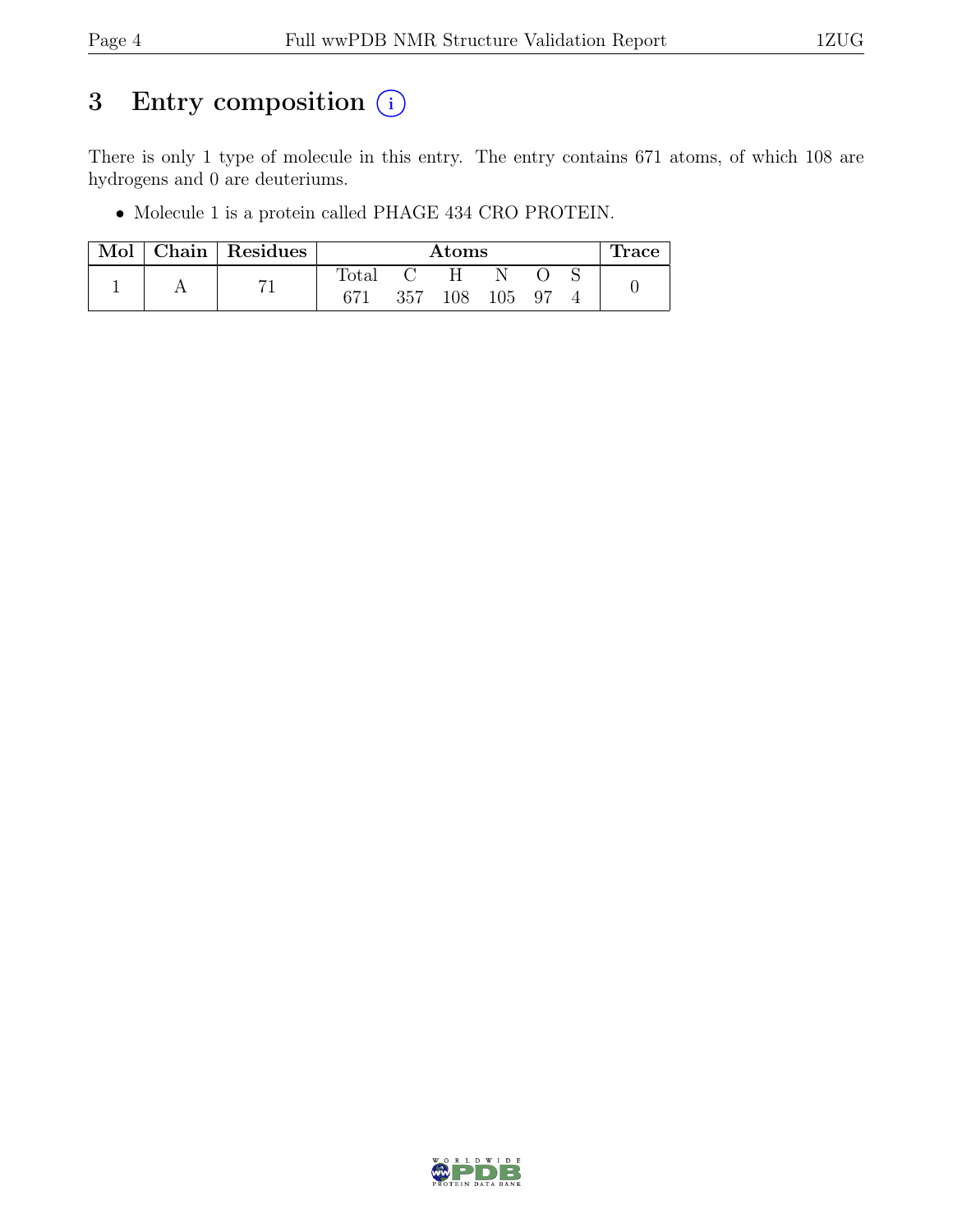# 4 Residue-property plots (i)

# <span id="page-4-0"></span>4.1 Average score per residue in the NMR ensemble

These plots are provided for all protein, RNA, DNA and oligosaccharide chains in the entry. The first graphic is the same as shown in the summary in section 1 of this report. The second graphic shows the sequence where residues are colour-coded according to the number of geometric quality criteria for which they contain at least one outlier:  $green = 0$ ,  $yellow = 1$ ,  $orange = 2$  and  $red =$ 3 or more. Stretches of 2 or more consecutive residues without any outliers are shown as green connectors. Residues which are classified as ill-defined in the NMR ensemble, are shown in cyan with an underline colour-coded according to the previous scheme. Residues which were present in the experimental sample, but not modelled in the final structure are shown in grey.

• Molecule 1: PHAGE 434 CRO PROTEIN



# 4.2 Scores per residue for each member of the ensemble

Colouring as in section [4.1](#page-4-0) above.

### 4.2.1 Score per residue for model 1

#### • Molecule 1: PHAGE 434 CRO PROTEIN



#### 4.2.2 Score per residue for model 2



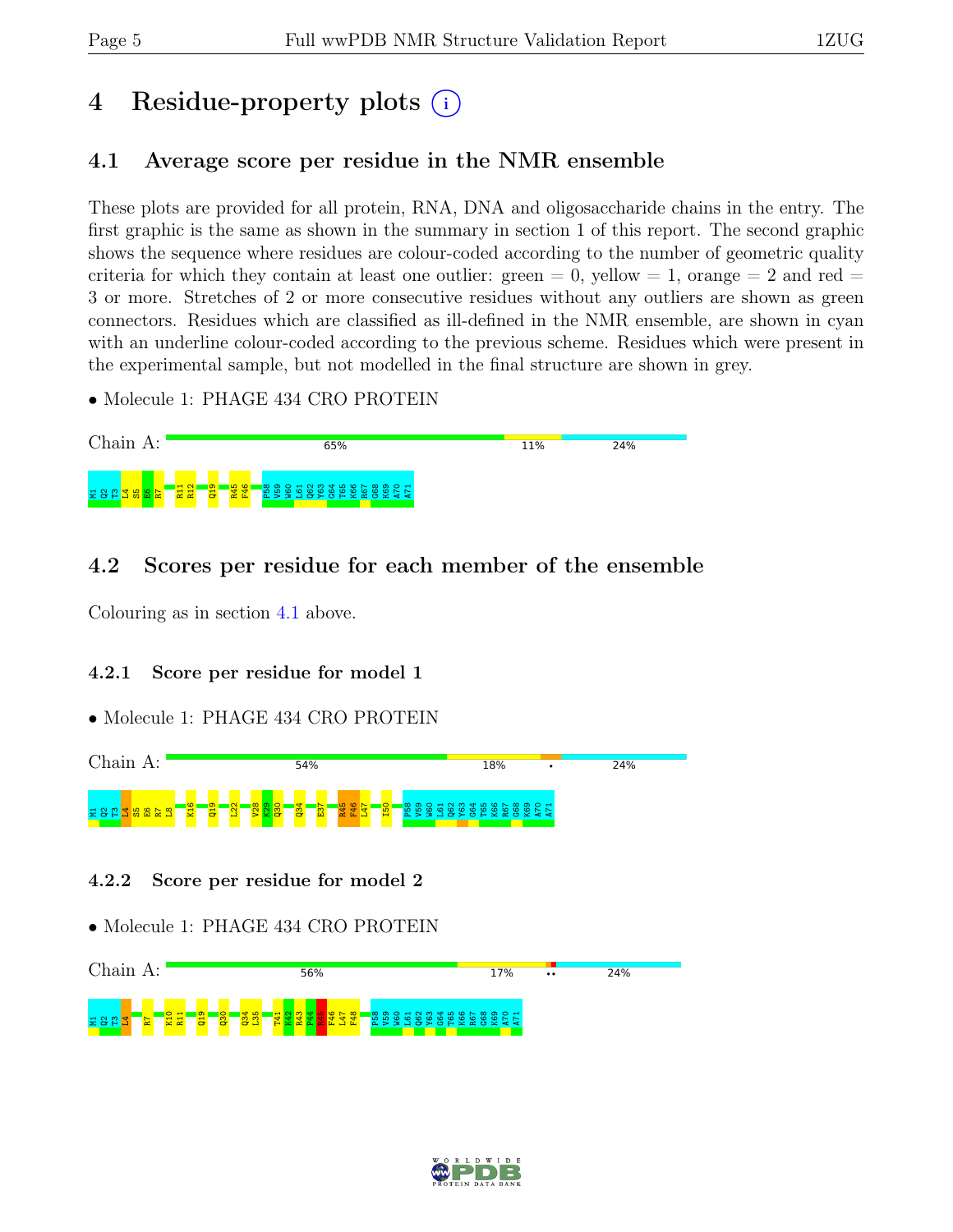#### 4.2.3 Score per residue for model 3

• Molecule 1: PHAGE 434 CRO PROTEIN



#### 4.2.4 Score per residue for model 4

• Molecule 1: PHAGE 434 CRO PROTEIN



4.2.5 Score per residue for model 5

• Molecule 1: PHAGE 434 CRO PROTEIN



4.2.6 Score per residue for model 6 (medoid)

• Molecule 1: PHAGE 434 CRO PROTEIN



#### 4.2.7 Score per residue for model 7



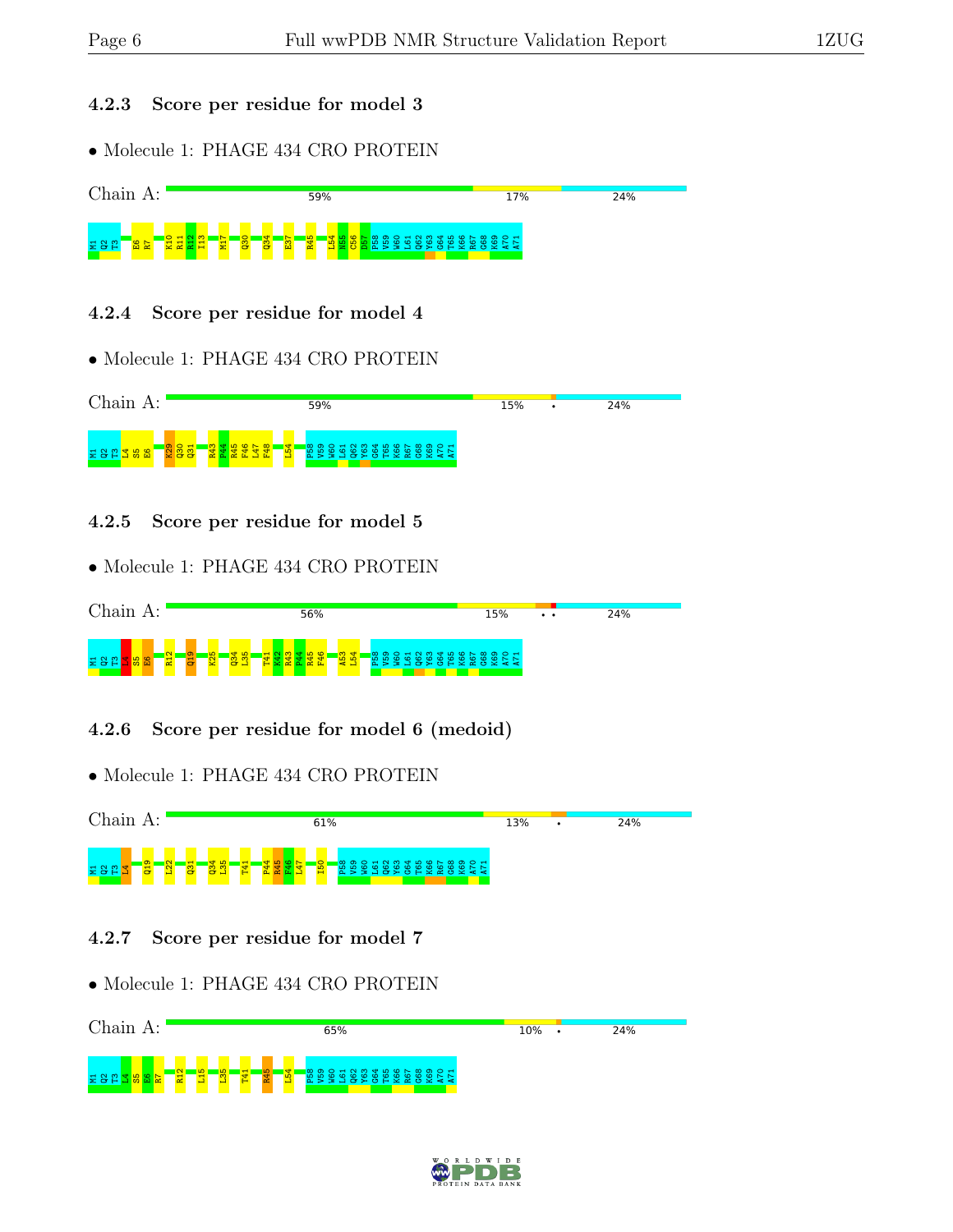#### 4.2.8 Score per residue for model 8

• Molecule 1: PHAGE 434 CRO PROTEIN



### 4.2.9 Score per residue for model 9

• Molecule 1: PHAGE 434 CRO PROTEIN



4.2.10 Score per residue for model 10

• Molecule 1: PHAGE 434 CRO PROTEIN



### 4.2.11 Score per residue for model 11





### 4.2.12 Score per residue for model 12



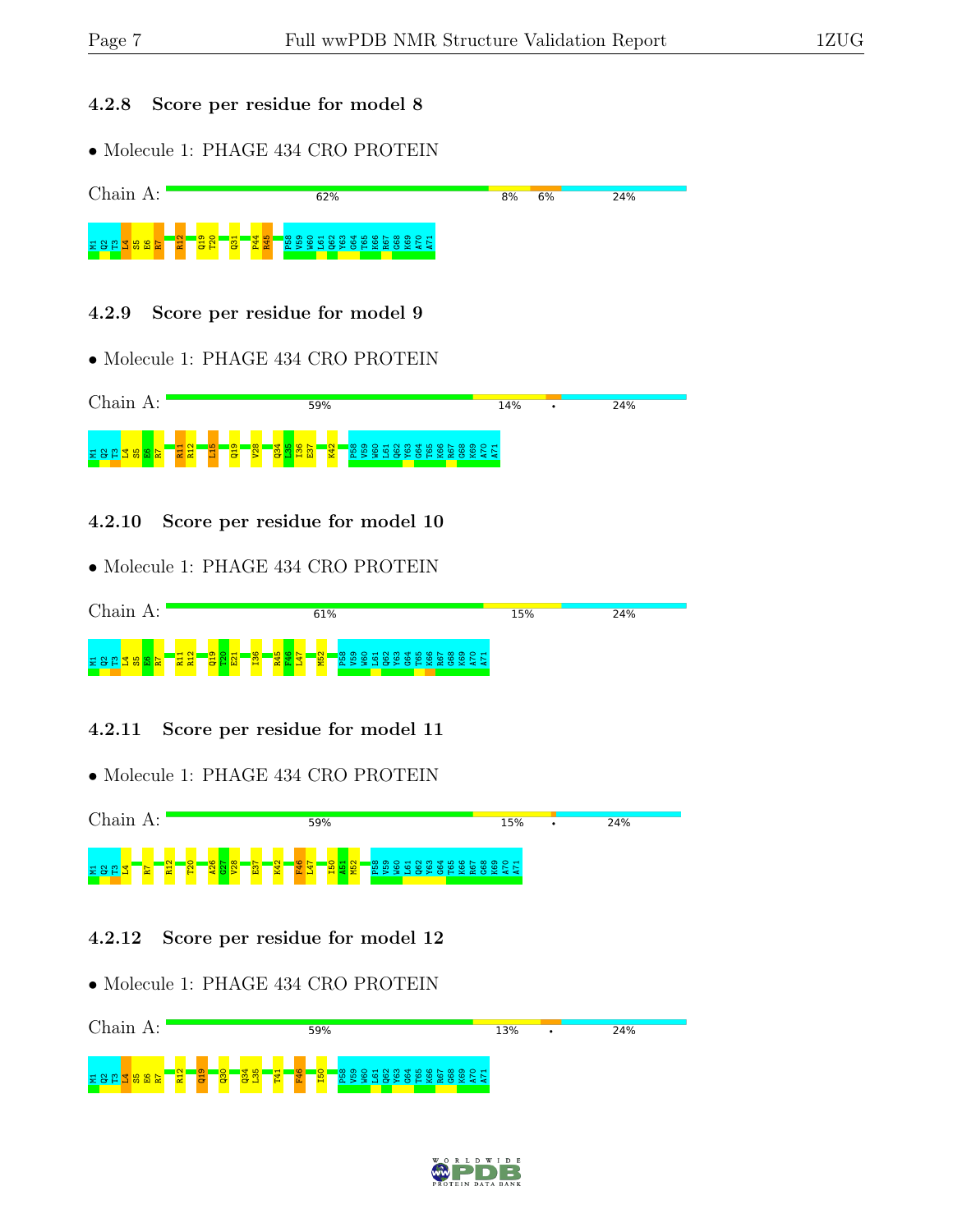#### 4.2.13 Score per residue for model 13

• Molecule 1: PHAGE 434 CRO PROTEIN



#### 4.2.14 Score per residue for model 14

• Molecule 1: PHAGE 434 CRO PROTEIN



4.2.15 Score per residue for model 15

• Molecule 1: PHAGE 434 CRO PROTEIN



### 4.2.16 Score per residue for model 16





#### 4.2.17 Score per residue for model 17



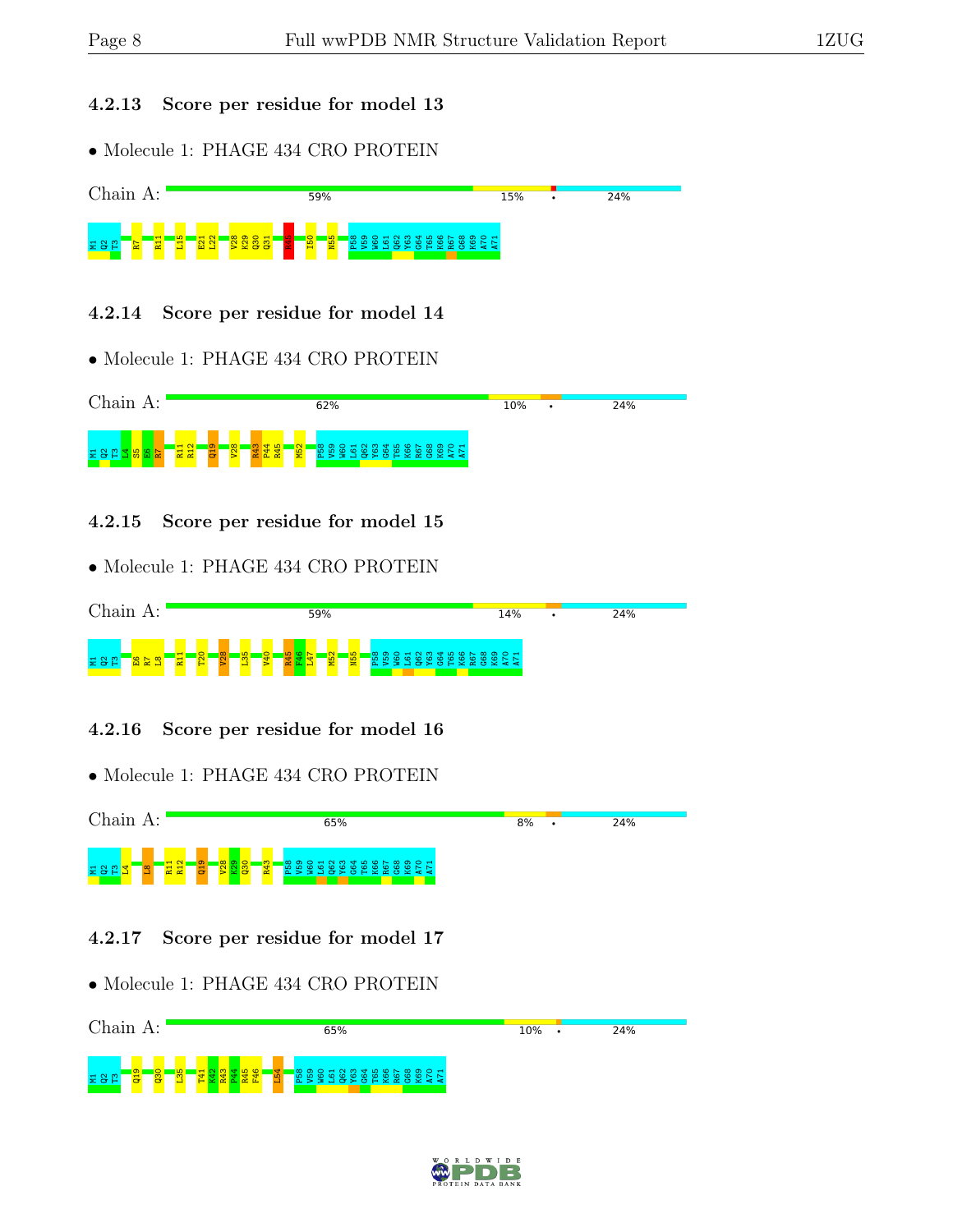#### 4.2.18 Score per residue for model 18

• Molecule 1: PHAGE 434 CRO PROTEIN



4.2.19 Score per residue for model 19

• Molecule 1: PHAGE 434 CRO PROTEIN



4.2.20 Score per residue for model 20



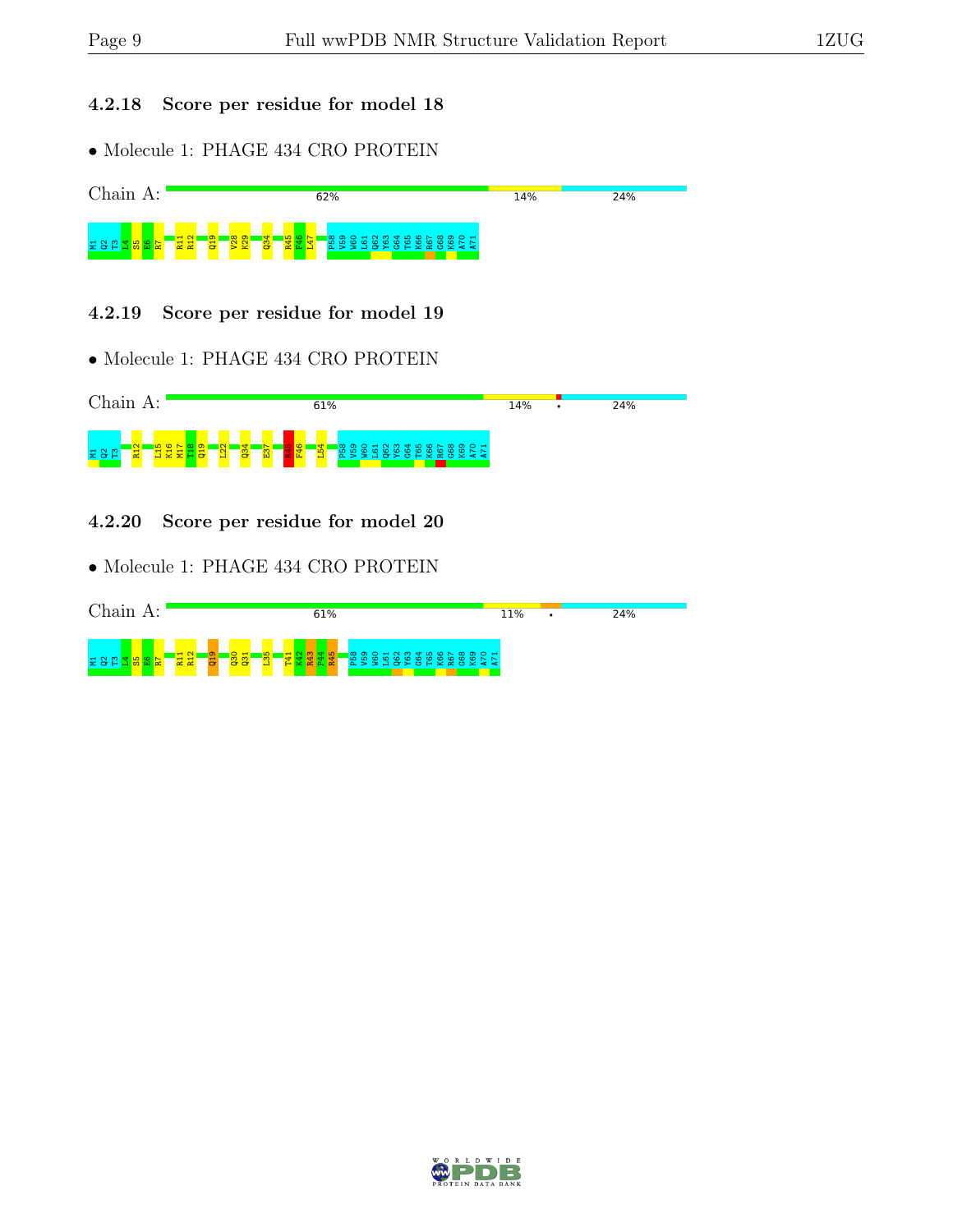# 5 Refinement protocol and experimental data overview  $(i)$

The models were refined using the following method: DISTANCE GEOMETRY MOLECULAR DYNAMICS.

Of the 20 calculated structures, 20 were deposited, based on the following criterion: ?.

The following table shows the software used for structure solution, optimisation and refinement.

| Software name                                | <b>Classification</b> | <b>Version</b> |
|----------------------------------------------|-----------------------|----------------|
| GROMOS                                       | refinement            |                |
| DIANA & GROMOS   structure solution   GROMOS |                       |                |

No chemical shift data was provided.

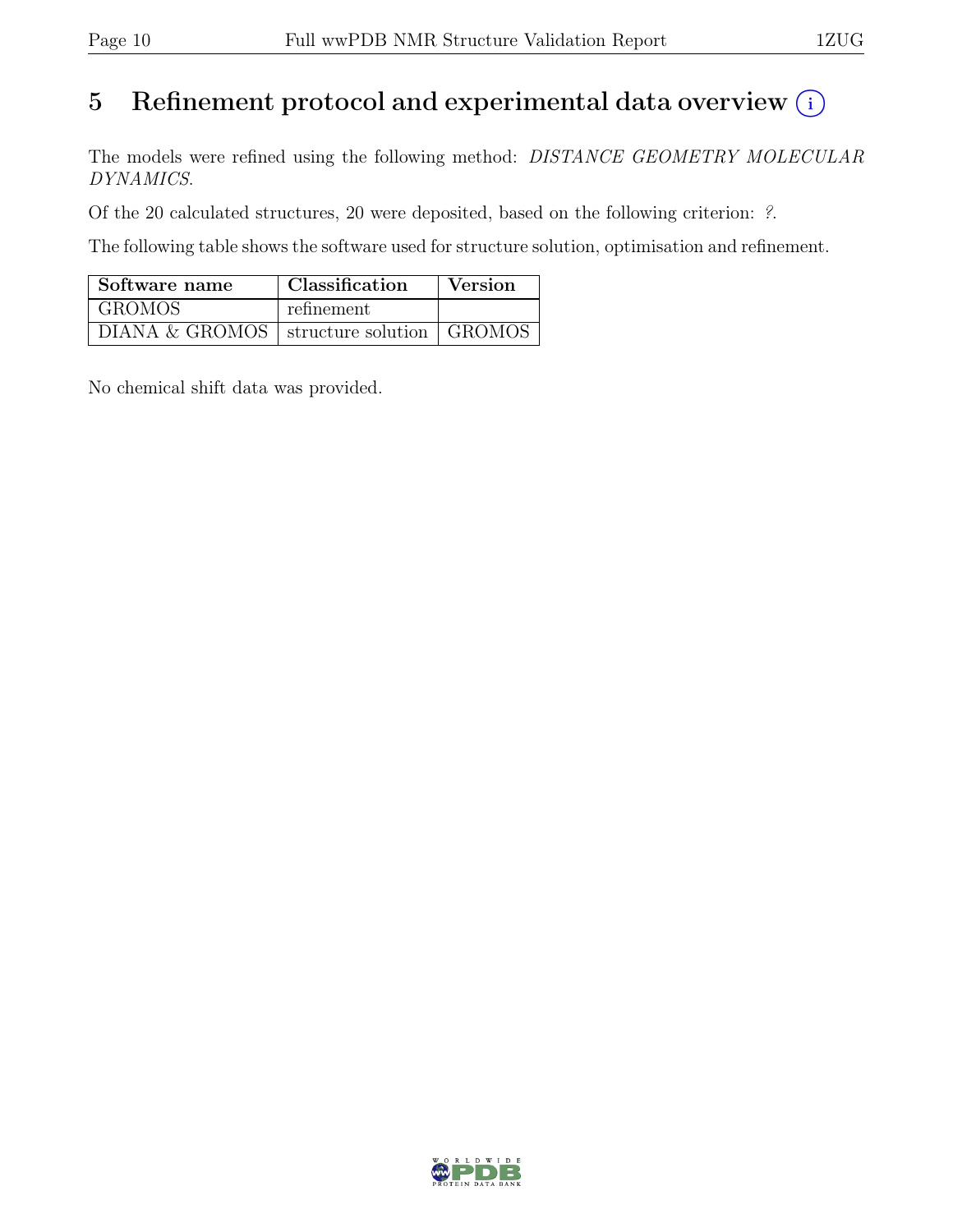# 6 Model quality  $(i)$

# 6.1 Standard geometry  $(i)$

The Z score for a bond length (or angle) is the number of standard deviations the observed value is removed from the expected value. A bond length (or angle) with  $|Z| > 5$  is considered an outlier worth inspection. RMSZ is the (average) root-mean-square of all Z scores of the bond lengths (or angles).

| Mol | Chain |                 | Bond lengths                    | Bond angles     |                                   |  |
|-----|-------|-----------------|---------------------------------|-----------------|-----------------------------------|--|
|     |       | <b>RMSZ</b>     | #Z>5                            | <b>RMSZ</b>     | #Z>5                              |  |
|     |       | $0.67 \pm 0.01$ | $0\pm 0/431$ ( $0.0\pm 0.0\%$ ) | $1.15 \pm 0.05$ | $12 \pm 1/576$ ( $0.3 \pm 0.2\%)$ |  |
| All |       | $0.67\,$        | $0.0\%$<br>0/8620               | 1.15            | $0.3\%$<br>35/11520               |  |

Chiral center outliers are detected by calculating the chiral volume of a chiral center and verifying if the center is modelled as a planar moiety or with the opposite hand. A planarity outlier is detected by checking planarity of atoms in a peptide group, atoms in a mainchain group or atoms of a sidechain that are expected to be planar.

|      | Mol   Chain   Chirality   Planarity |               |
|------|-------------------------------------|---------------|
|      | $0.0 \pm 0.0$                       | $0.8 \pm 0.8$ |
| A 11 |                                     |               |

There are no bond-length outliers.

All unique angle outliers are listed below. They are sorted according to the Z-score of the worst occurrence in the ensemble.

| Mol<br>Chain |   | Res |            |                              | Ζ       | Observed $(°)$ | Ideal $(°)$ | Models |                |
|--------------|---|-----|------------|------------------------------|---------|----------------|-------------|--------|----------------|
|              |   |     | Type       | Atoms                        |         |                |             | Worst  | Total          |
|              | A | 7   | $\rm{ARG}$ | NE-CZ-NH1                    | 7.25    | 123.92         | 120.30      | 18     | $\overline{7}$ |
|              | A | 45  | $\rm{ARG}$ | NE-CZ-NH1                    | 7.18    | 123.89         | 120.30      |        | 11             |
|              | A | 11  | $\rm{ARG}$ | NE-CZ-NH1                    | 7.11    | 123.85         | 120.30      | 10     | 6              |
|              | A | 11  | $\rm{ARG}$ | $NE- CZ-NH2$                 | $-6.85$ | 116.87         | 120.30      | 10     |                |
|              | A | 42  | <b>LYS</b> | $\overline{\text{CD-CE-NZ}}$ | $-6.31$ | 97.19          | 111.70      | 11     |                |
|              | A | 43  | $\rm{ARG}$ | NE-CZ-NH1                    | 6.22    | 123.41         | 120.30      | 4      | 4              |
|              | A | 12  | $\rm{ARG}$ | NE-CZ-NH1                    | 6.04    | 123.32         | 120.30      | 11     | 4              |
|              | A | 7   | $\rm{ARG}$ | $CA-CB-CG$                   | $-5.52$ | 101.26         | 113.40      | 15     |                |

There are no chirality outliers.

All unique planar outliers are listed below. They are sorted by the frequency of occurrence in the ensemble.

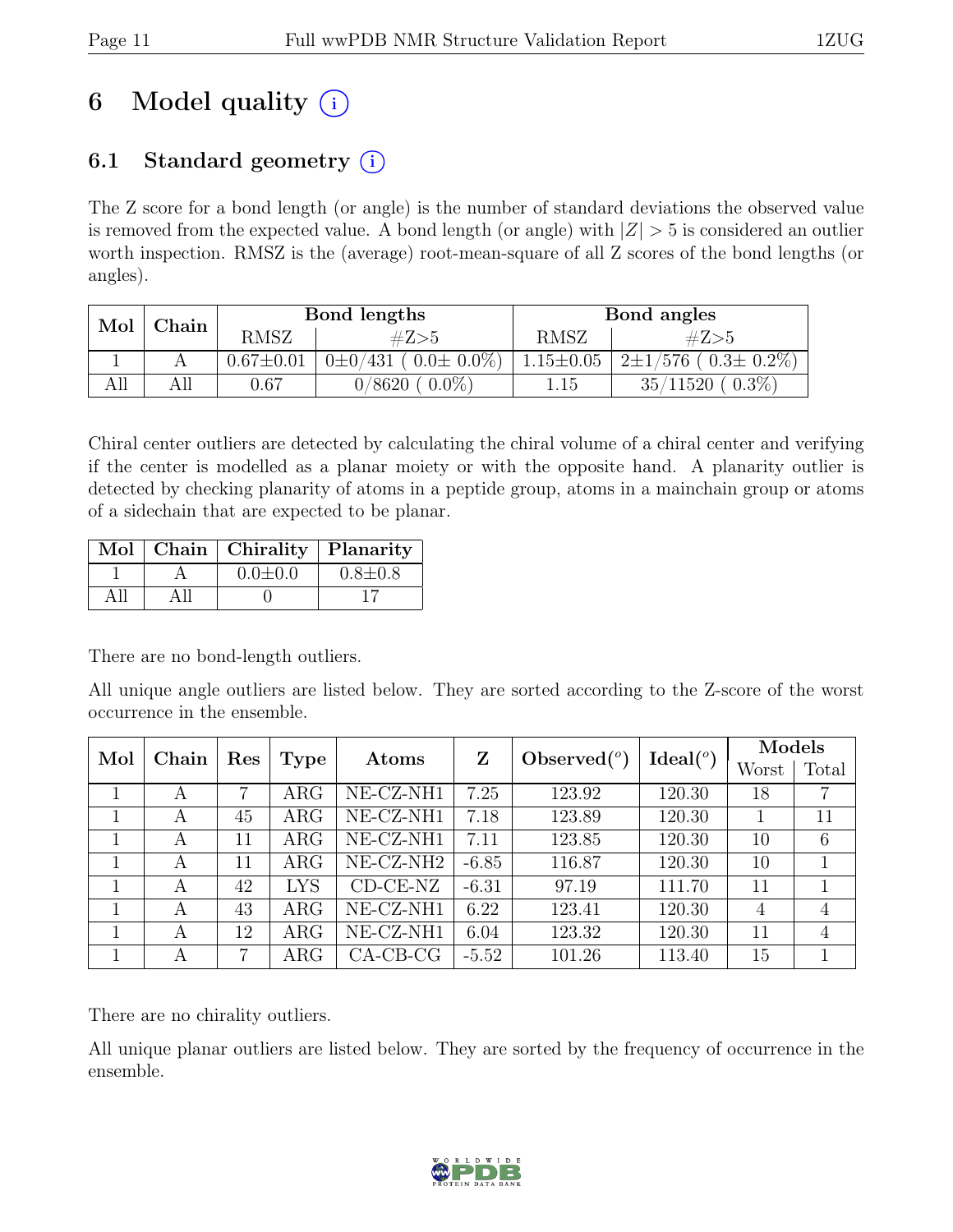| Mol | Chain   Res |    | Type       | Group                | Models (Total) |
|-----|-------------|----|------------|----------------------|----------------|
|     |             | h. | SER.       | Mainchain            |                |
|     |             |    | LEU        | Mainchain            |                |
|     |             | 45 | $\rm{ARG}$ | Mainchain, Sidechain |                |
|     |             | 43 | ARG        | Sidechain            |                |

## 6.2 Too-close contacts  $(i)$

In the following table, the Non-H and H(model) columns list the number of non-hydrogen atoms and hydrogen atoms in each chain respectively. The H(added) column lists the number of hydrogen atoms added and optimized by MolProbity. The Clashes column lists the number of clashes averaged over the ensemble.

|     |      | Mol   Chain   Non-H   H(model)   H(added)   Clashes |      |  |
|-----|------|-----------------------------------------------------|------|--|
|     |      |                                                     | 470  |  |
| All | 8560 | 1640                                                | 9400 |  |

The all-atom clashscore is defined as the number of clashes found per 1000 atoms (including hydrogen atoms). The all-atom clashscore for this structure is 3.

| Atom-1                               | $\bm{\mathrm{Atom}\text{-}2}$ | $Clash(\AA)$ | Distance(A) | Models         |                |
|--------------------------------------|-------------------------------|--------------|-------------|----------------|----------------|
|                                      |                               |              |             | Worst          | Total          |
| 1:A:12:ARG:CZ                        | 1:A:19:GLN:HE21               | 0.68         | 2.01        | 14             | 9              |
| 1:A:12:ARG:NH2                       | 1: A:19: GLN: HE21            | 0.58         | 1.97        | 18             | $\overline{2}$ |
| 1:A:19:GLN:HB3                       | 1:A:30:GLN:HG3                | 0.57         | 1.75        | $\overline{2}$ | $\overline{2}$ |
| 1:A:4:LEU:H                          | 1:A:4:LEU:HD13                | 0.56         | 1.61        | 5              | $\mathbf{1}$   |
| 1:A:22:LEU:HD11                      | 1:A:50:ILE:HG23               | 0.56         | 1.78        | 13             | $\overline{2}$ |
| 1:A:19:GLN:OE1                       | 1:A:34:GLN:HG2                | 0.54         | 2.03        | $\overline{2}$ | 8              |
| 1: A:45: ARG:H                       | 1:A:45:ARG:CZ                 | 0.53         | 2.17        | $\overline{2}$ | $\overline{2}$ |
| 1:A:35:LEU:HB3                       | 1:A:41:THR:OG1                | 0.52         | 2.04        | $\overline{2}$ | $\overline{7}$ |
| 1:A:29:LYS:HD2                       | 1: A:29: LYS:H                | 0.51         | 1.65        | $\overline{4}$ | $\mathbf{1}$   |
| 1:A:4:LEU:HD12                       | 1:A:4:LEU:H                   | 0.50         | 1.66        | 11             | $\overline{1}$ |
| 1:A:17:MET:SD                        | 1: A:54:LEU:HA                | 0.49         | 2.47        | 3              | $\mathbf 1$    |
| 1:A:11:ARG:CZ                        | 1:A:15:LEU:HD12               | 0.48         | 2.38        | 9              | $\mathbf 1$    |
| 1:A:19:GLN:HE22                      | 1:A:37:GLU:HB2                | 0.48         | 1.68        | 9              | $\mathbf{1}$   |
| 1:A:4:LEU:O                          | 1:A:36:ILE:HG22               | 0.47         | 2.10        | 9              | $\overline{2}$ |
| 1:A:26:ALA:HB3                       | 1:A:28:VAL:HG22               | 0.47         | 1.87        | 11             | 1              |
| $1:A:11:A\overline{\mathrm{RG:HG2}}$ | 1:A:56:CYS:HB3                | 0.45         | 1.88        | 3              | $\overline{1}$ |
| 1: A:30: GLN: HE22                   | 1: A:34: GLN:NE2              | 0.45         | 2.10        | 3              | $\overline{1}$ |
| 1:A:22:LEU:HD21                      | 1:A:50:ILE:HG23               | 0.44         | 1.88        | 6              | $\mathbf{1}$   |
| 1:A:22:LEU:HD13                      | 1:A:54:LEU:HD13               | 0.44         | 1.89        | 19             | $\mathbf{1}$   |
| 1:A:44:PRO:HG2                       | 1:A:47:LEU:HB3                | 0.44         | 1.88        | 6              | $\mathbf 1$    |

All unique clashes are listed below, sorted by their clash magnitude.

Continued on next page...

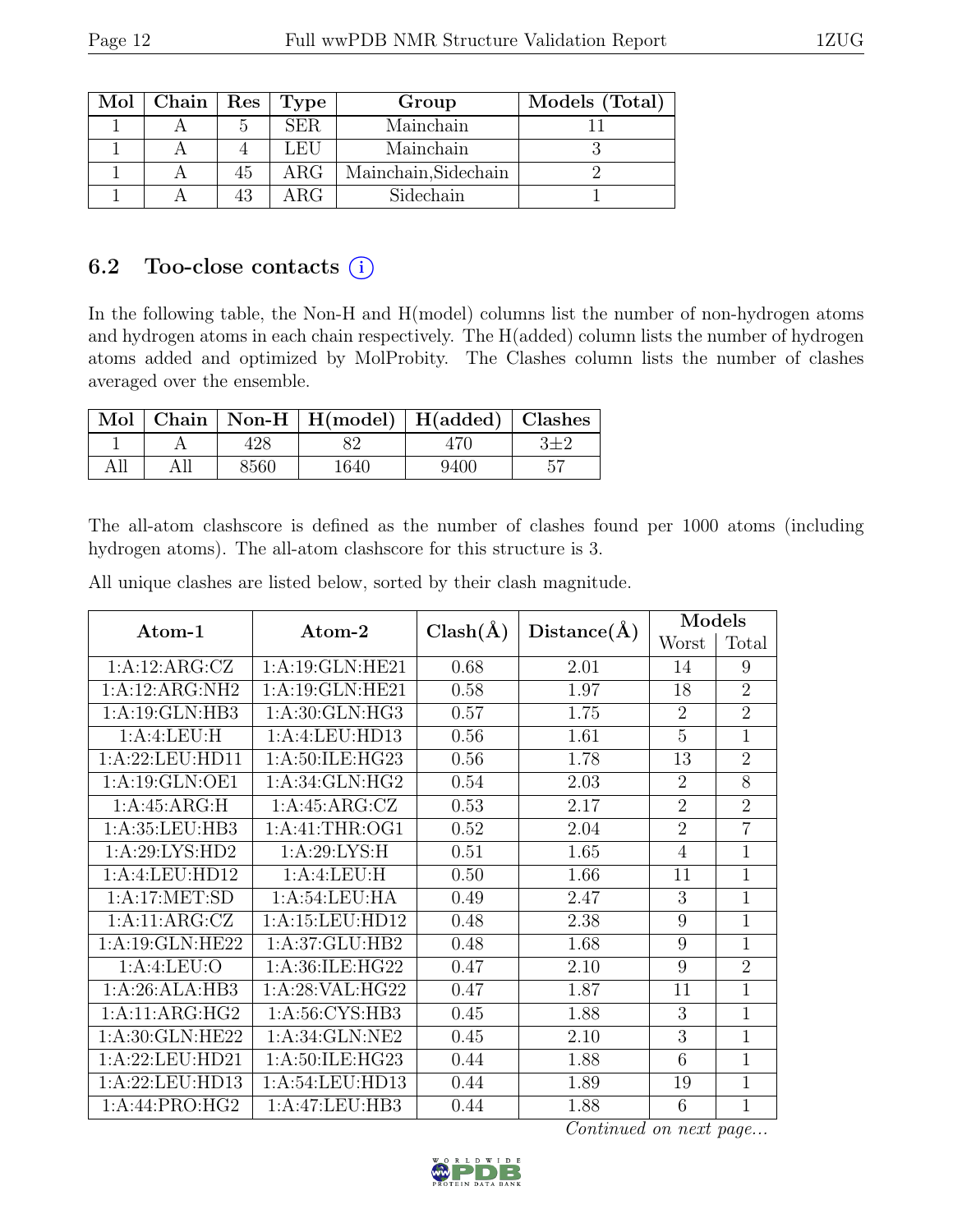| Atom-1            | Atom-2             | $Clash(\AA)$ | Distance(A) | Models |                             |
|-------------------|--------------------|--------------|-------------|--------|-----------------------------|
|                   |                    |              |             | Worst  | Total                       |
| 1: A:25: LYS:HB3  | 1:A:53:ALA:HB1     | 0.44         | 1.90        | 5      | T                           |
| 1: A:44: PRO:O    | 1:A:47:LEU:HD22    | 0.43         | 2.13        | 6      | 1                           |
| 1: A:29: LYS: HB3 | 1: A:31: GLN:OE1   | 0.42         | 2.14        | 13     |                             |
| 1:A:46:PHE:CD1    | 1: A:50: ILE: HD11 | 0.42         | 2.49        | 12     | $\mathcal{D}_{\mathcal{L}}$ |
| 1: A:10: LYS: HA  | 1:A:13:ILE:HD12    | 0.41         | 1.92        | 3      |                             |
| 1:A:45:ARG:NE     | 1:A:45:ARG:HA      | 0.41         | 2.30        | 13     |                             |
| 1:A:46:PHE:HD1    | 1:A:50:ILE:HD11    | 0.41         | 1.74        | 11     |                             |
| 1: A:28: VAL:HG22 | 1: A:29: LYS:H     | 0.41         | 1.74        | 18     |                             |
| 1:A:19:GLN:HB3    | 1: A:30: GLN: HG2  | 0.41         | 1.92        | 17     |                             |
| 1:A:4:LEU:H       | 1:A:4:LEU:HD12     | 0.40         | 1.75        | 12     |                             |

Continued from previous page...

## 6.3 Torsion angles  $(i)$

### 6.3.1 Protein backbone  $(i)$

In the following table, the Percentiles column shows the percent Ramachandran outliers of the chain as a percentile score with respect to all PDB entries followed by that with respect to all NMR entries. The Analysed column shows the number of residues for which the backbone conformation was analysed and the total number of residues.

| Mol | Chain | Analysed       | Favoured                                                                  | Allowed   | Outliers | Percentiles |    |
|-----|-------|----------------|---------------------------------------------------------------------------|-----------|----------|-------------|----|
|     |       | 54/71(76%)     | $51\pm1$ (94 $\pm3\%$ )   3 $\pm1$ (6 $\pm3\%$ )   0 $\pm0$ (0 $\pm1\%$ ) |           |          | 32          | 76 |
| All |       | 1080/1420(76%) | $1013(94\%)$                                                              | 62 $(6%)$ | $5(0\%)$ | 32          | 76 |

All 3 unique Ramachandran outliers are listed below. They are sorted by the frequency of occurrence in the ensemble.

|  |            | Mol   Chain   Res   Type   Models (Total) |
|--|------------|-------------------------------------------|
|  | <b>PHE</b> |                                           |
|  | <b>PRO</b> |                                           |
|  | VAL        |                                           |

#### 6.3.2 Protein sidechains  $(i)$

In the following table, the Percentiles column shows the percent sidechain outliers of the chain as a percentile score with respect to all PDB entries followed by that with respect to all NMR entries. The Analysed column shows the number of residues for which the sidechain conformation was analysed and the total number of residues.

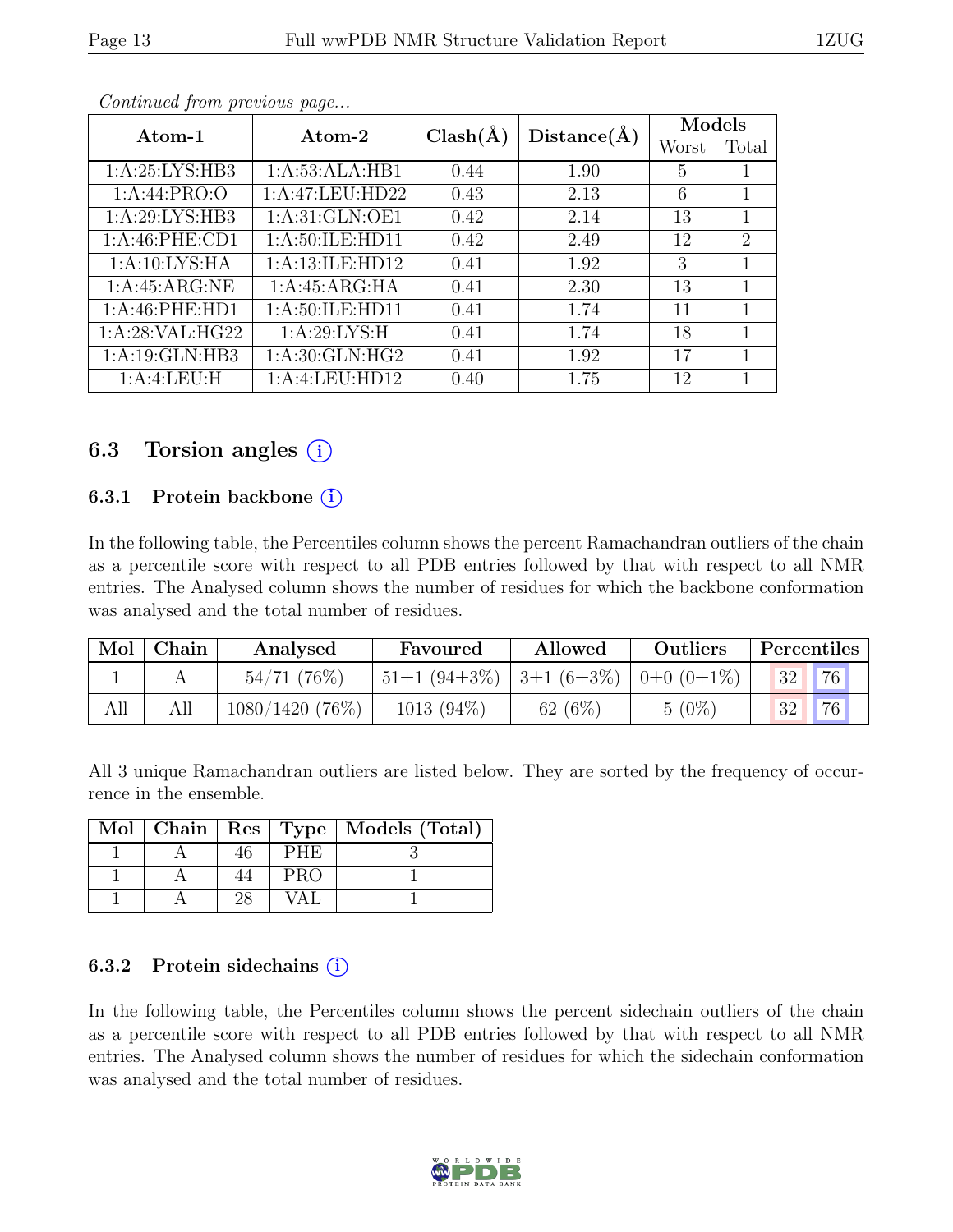| Mol | Chain | Analysed         | Rotameric                                     | <b>Outliers</b> |                 | Percentiles |
|-----|-------|------------------|-----------------------------------------------|-----------------|-----------------|-------------|
|     |       | $46/59$ (78\%)   | $42\pm2$ (91 $\pm4\%$ ) $4\pm2$ (9 $\pm4\%$ ) |                 | 13 <sub>h</sub> | 60          |
| All | All   | $920/1180(78\%)$ | 837 (91\%)                                    | 83 (9%)         | 13              | 60          |

All 25 unique residues with a non-rotameric sidechain are listed below. They are sorted by the frequency of occurrence in the ensemble.

| Mol            | Chain                   | Res             | Type                    | Models (Total) |
|----------------|-------------------------|-----------------|-------------------------|----------------|
| $\mathbf{1}$   | $\overline{A}$          | $\overline{45}$ | $\rm{ARG}$              | 12             |
| $\overline{1}$ | $\overline{A}$          | $\overline{4}$  | <b>LEU</b>              | $\overline{6}$ |
| $\mathbf{1}$   | A                       | 28              | <b>VAL</b>              | $\sqrt{6}$     |
| $\overline{1}$ | $\overline{A}$          | 46              | <b>PHE</b>              | $\overline{5}$ |
| $\mathbf 1$    | А                       | $30\,$          | GLN                     | $\overline{5}$ |
| $\overline{1}$ | $\overline{A}$          | 19              | $\overline{\text{GLN}}$ | $\overline{5}$ |
| $\mathbf{1}$   | A                       | 37              | GLU                     | $\overline{4}$ |
| $\overline{1}$ | $\overline{A}$          | 31              | $\overline{\text{GLN}}$ | $\sqrt{4}$     |
| $\overline{1}$ | $\overline{A}$          | 54              | <b>LEU</b>              | $\overline{4}$ |
| $\mathbf{1}$   | $\overline{A}$          | $15\,$          | LEU                     | $\overline{4}$ |
| $\overline{1}$ | $\overline{A}$          | $\overline{52}$ | <b>MET</b>              | $\overline{4}$ |
| $\overline{1}$ | A                       | $6\,$           | ${\rm GLU}$             | $\overline{3}$ |
| $\overline{1}$ | $\overline{\rm A}$      | $\overline{7}$  | $\overline{\text{ARG}}$ | $\overline{3}$ |
| $\overline{1}$ | $\overline{\mathbf{A}}$ | $20\,$          | <b>THR</b>              | $\overline{3}$ |
| $\overline{1}$ | $\overline{A}$          | 16              | <b>LYS</b>              | $\overline{2}$ |
| $\overline{1}$ | $\overline{A}$          | 48              | PHE                     | $\overline{2}$ |
| $\overline{1}$ | $\overline{A}$          | 21              | $\overline{\text{GLU}}$ | $\overline{2}$ |
| $\overline{1}$ | $\overline{A}$          | $\overline{55}$ | <b>ASN</b>              | $\overline{2}$ |
| $\overline{1}$ | A                       | 29              | <b>LYS</b>              | $\overline{1}$ |
| $\overline{1}$ | А                       | 11              | $\rm{ARG}$              | $\overline{1}$ |
| $\overline{1}$ | $\overline{A}$          | $42\,$          | <b>LYS</b>              | $\overline{1}$ |
| $\mathbf 1$    | A                       | 35              | <b>LEU</b>              | $\mathbf 1$    |
| $\overline{1}$ | $\overline{A}$          | 40              | <b>VAL</b>              | $\overline{1}$ |
| $\mathbf{1}$   | $\overline{\rm A}$      | 8               | <b>LEU</b>              | $\mathbf{1}$   |
| $\mathbf{1}$   | A                       | 17              | <b>MET</b>              | $\mathbf{1}$   |

### 6.3.3 RNA  $(i)$

There are no RNA molecules in this entry.

# 6.4 Non-standard residues in protein, DNA, RNA chains  $(i)$

There are no non-standard protein/DNA/RNA residues in this entry.

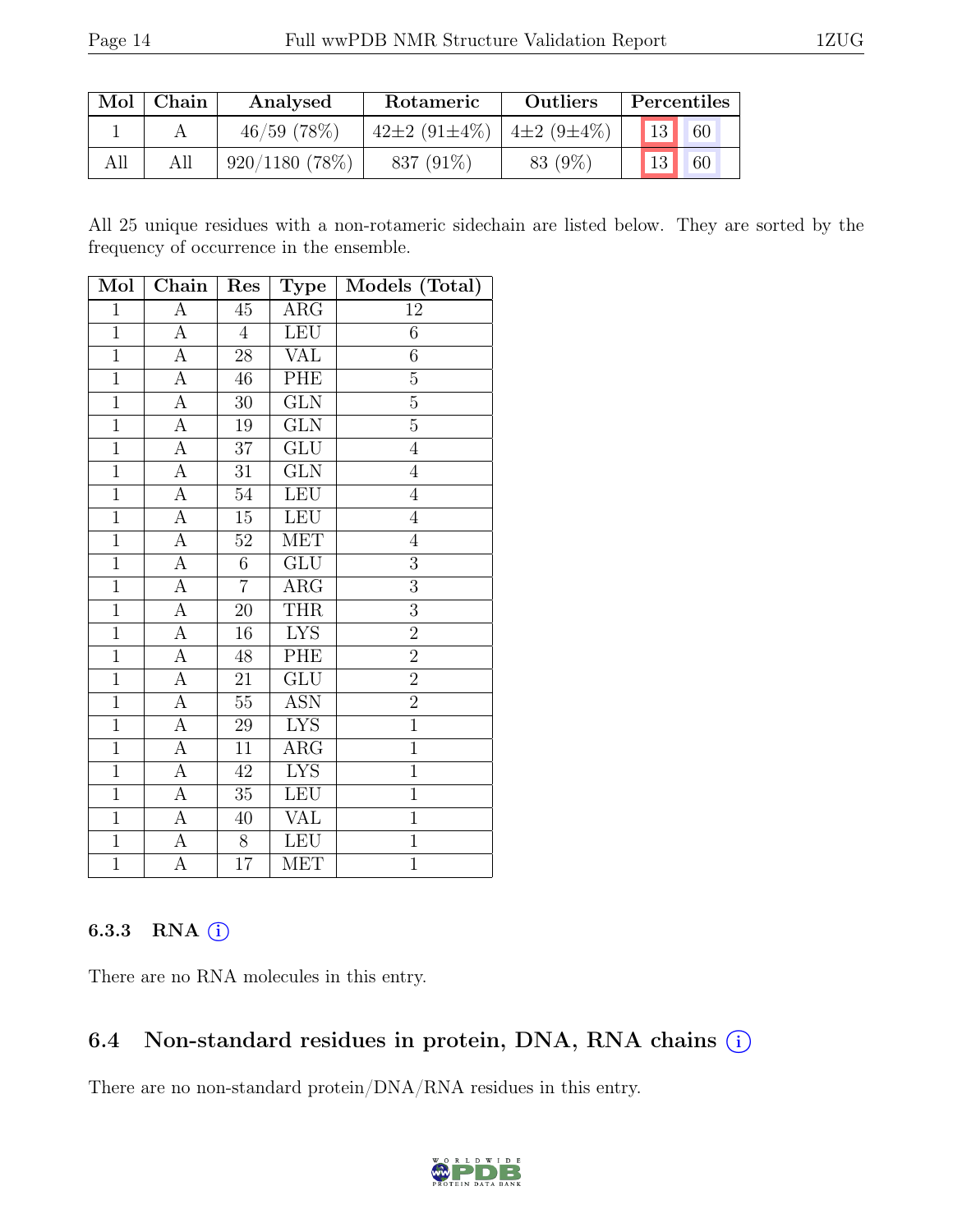## 6.5 Carbohydrates (i)

There are no monosaccharides in this entry.

# 6.6 Ligand geometry  $(i)$

There are no ligands in this entry.

## 6.7 Other polymers (i)

There are no such molecules in this entry.

## 6.8 Polymer linkage issues  $(i)$

There are no chain breaks in this entry.